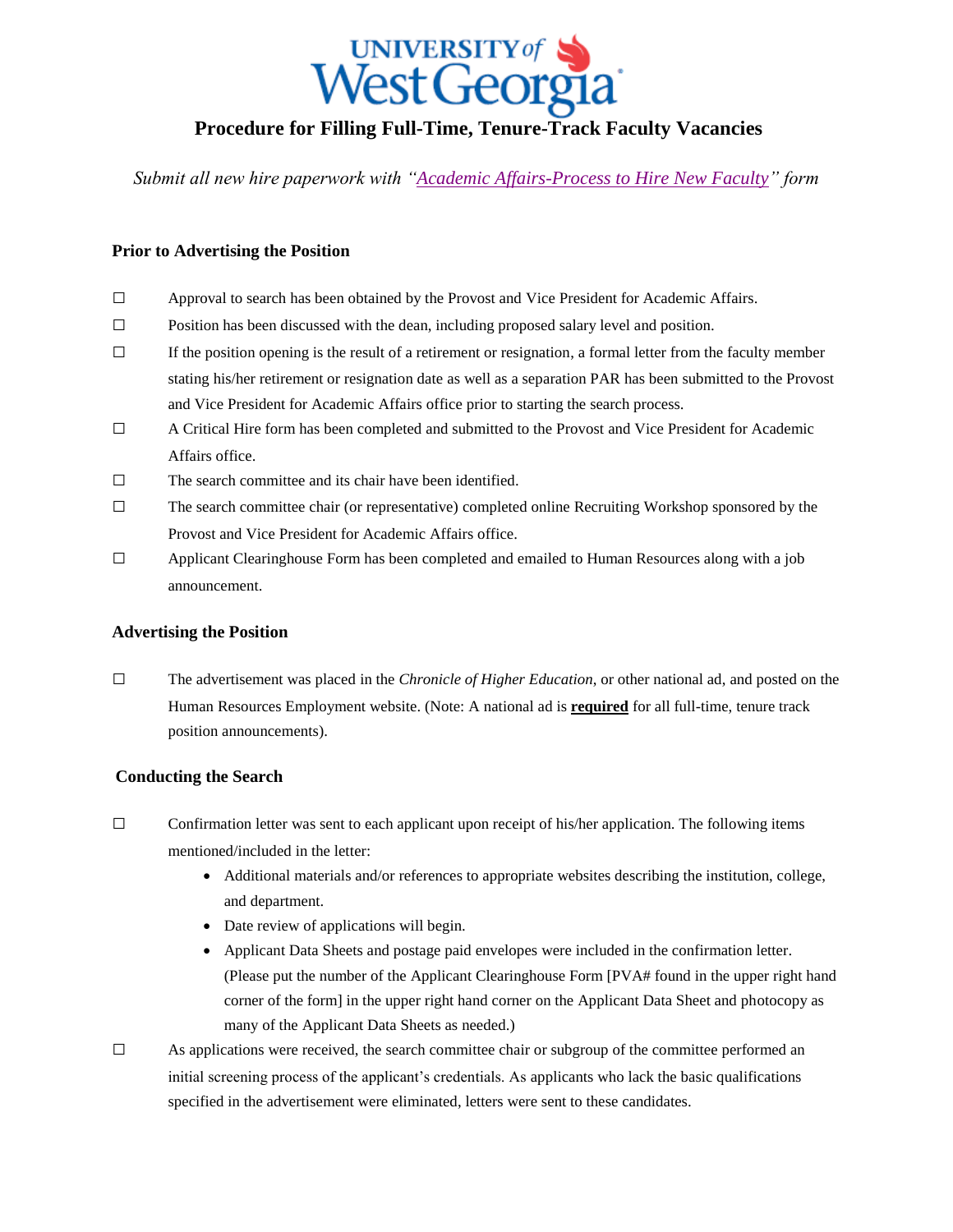- $\Box$  After the application deadline, an in-depth screening of all applicants narrowed the pool to a short list of the most viable candidates. These candidates were subjected to a more intense review of their credentials, including phone interviews of their references by a designated committee member or subgroup.
- $\square$  The search committee conducted a phone interview with each candidate being considered for an on-campus interview. *Note: Candidate interviews should be limited to no more than three candidates unless the candidates should turn out to be unacceptable.*
- $\Box$  All phone interviews were based upon a common set of questions. Notes were taken by the telephone interviewer(s) and a summary included as a part of the applicant's materials.
- $\square$  The final pool of applicants invited for an on-campus interview was cleared through the dean and, when appropriate, the Provost and Vice President for Academic Affairs.
- $\Box$  On-campus interviews were scheduled for a full day and included, at a minimum, the search committee members, the department chair, and members of the department.
- $\Box$  All candidates that were interviewed were given the Authorization Form for Consumer Reports and asked to mail it directly to the Provost and Vice President for Academic Affairs office.
- $\square$  The search committee collected input from all constituencies involved in the on-campus interviews.

## **Making the Offer**

- $\Box$  After completing on-campus interviews, the search committee summarized input from the interview and its evaluations, and submitted its preferences to the department chair (In the case of a department chair appointment, a recommendation from the search committee was sent to the dean.)
- $\Box$  If a candidate is currently under contract at another University System of Georgia institution, UWG's President contacted the Vice President/President of that institution prior to making an offer.
- $\Box$  The department chair/dean submitted the following items to the Provost and Vice President for Academic Affairs office for approval to hire: *(Do Not Offer conditional employment until all approvals are obtained on the Authorization for Employment.)*
	- Authorization for Employment
	- Draft of Letter of Offer
	- Copies of official transcripts
	- The candidate's curriculum vita/resume
	- Advance Data for Banner form
- □ After the Authorization for Employment was approved by all levels, a formal letter of offer and security questionnaire were mailed to the candidate.

#### **Completing/Closing the Search**

- $\square$  The department chair/search committee chair wrote all remaining applicants notifying them the position has been filled.
- $\Box$  The department chair/dean personally called the candidates invited for on-campus interviews.
- □ The department chair/search committee chair submitted an Acknowledgement Letter to Human Resources to notify them of the new hire.